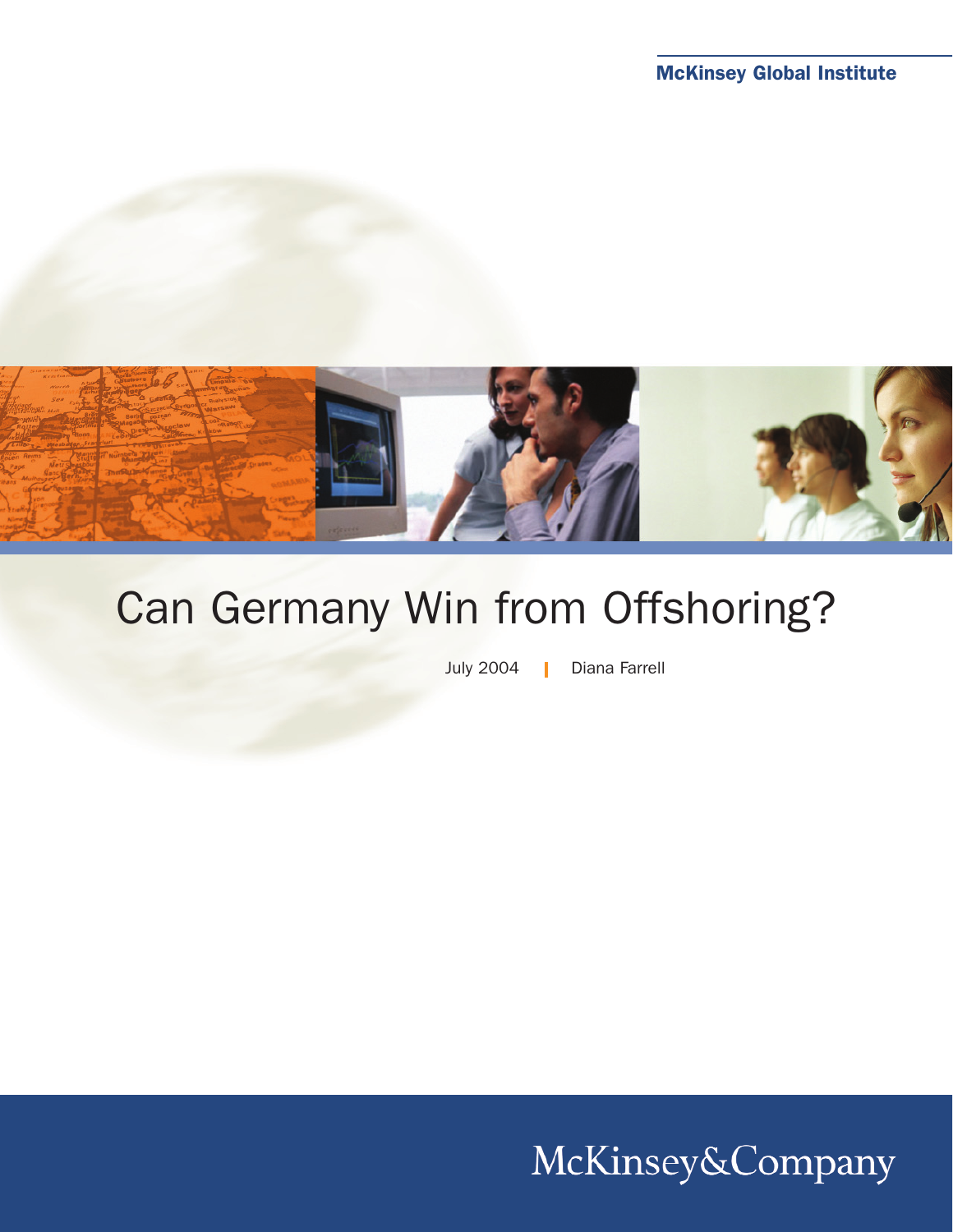# Can Germany Win from Offshoring?

McKinsey Global Institute

July 2004

This perspective is copyrighted by McKinsey & Company, Inc.; no part of it may be circulated, quoted, or reproduced for distribution without prior written approval from McKinsey & Company, Inc.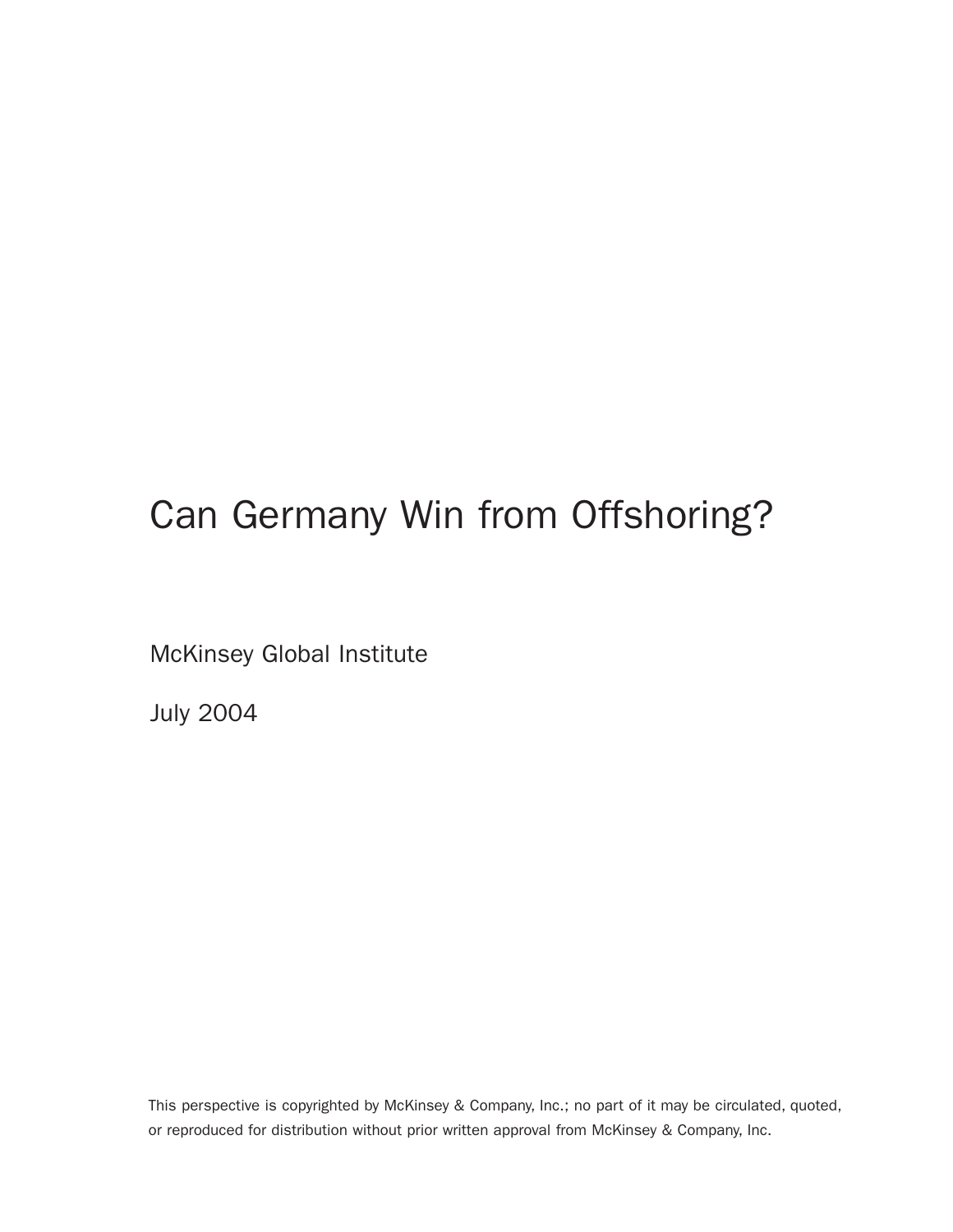## McKinsey Global Institute

The McKinsey Global Institute (MGI) was established in 1990 as an independent economics think tank within McKinsey & Company to conduct original research on important global issues. MGI investigations are conducted with the goal of improving business performance and competitiveness while establishing a fact base for sound national and international public policy making.

MGI's staff members are drawn primarily from McKinsey's consultants. Under MGI's Director Diana Farrell, they serve 6- to 12-month assignments and then return to client work. MGI also commissions leading academics to participate in its research.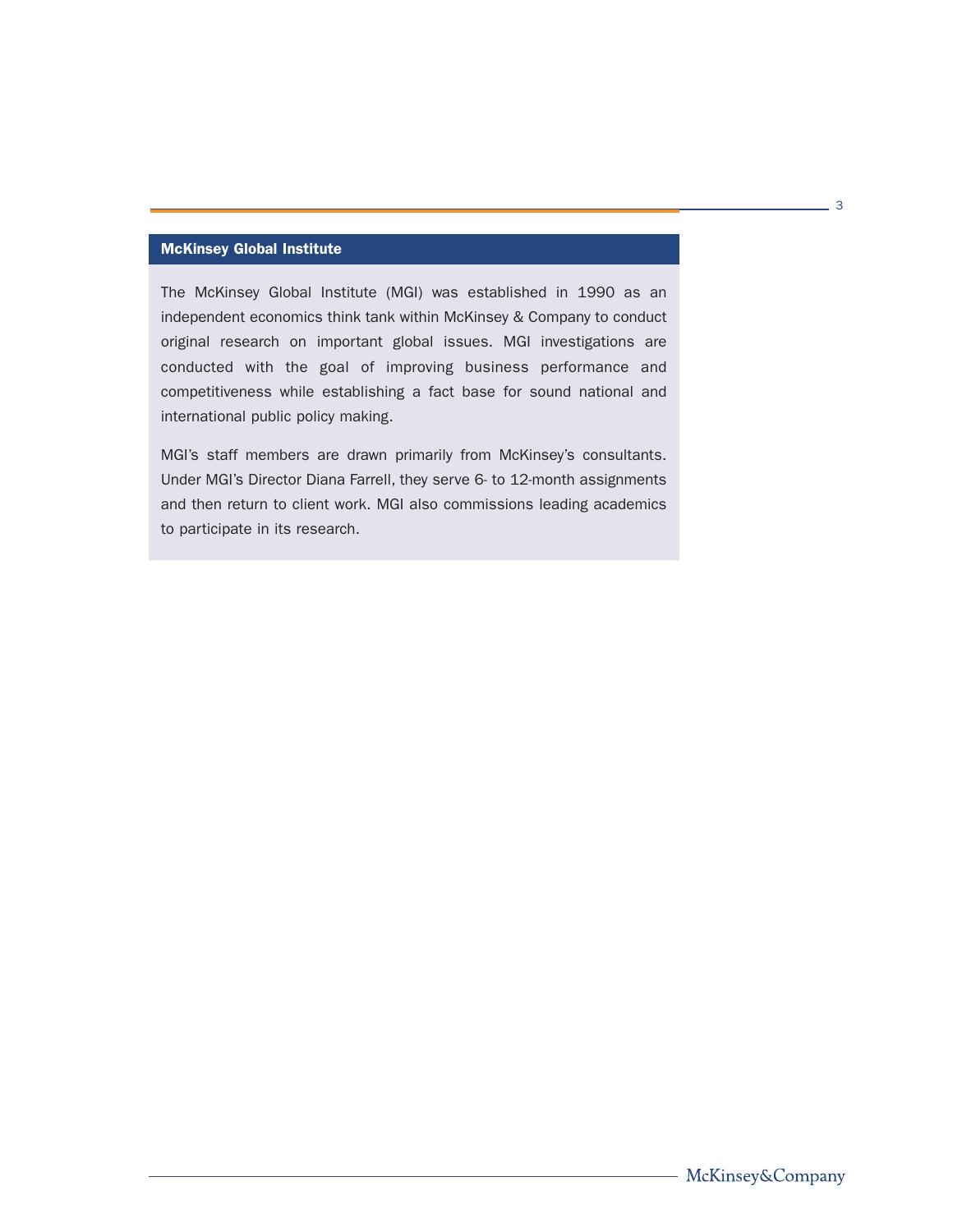# Preface

"Can Germany Win from Offshoring?" is a perspective based on the McKinsey Global Institute's ongoing research on the impact of offshoring, conducted as part of a broader effort to understand cross-border activities and how they are shaping the global economy. This research also builds on MGI's extensive work analyzing the drivers and inhibitors of productivity in Germany and other economies.

The report is part of the fulfillment of MGI's mission to help global leaders: 1) understand the forces transforming the global economy; 2) improve the performance of their corporations; and 3) work for better national and international policies.

MGI worked in close collaboration with our Germany office and our worldwide Business Processes Outsourcing and Offshoring Practice. We would particularly like to thank Jürgen Laartz, Frank Mattern, Stefan Spang, Martin Riedel, Dirk-Michael Reich, and Saule Serikova. Susan Lund from the McKinsey Quarterly also made significant editorial contributions to this work.

As with all MGI research, I would like to emphasize that this perspective is independent and has not been commissioned or sponsored in any way by any business, government, or other institution.

Diana Farrell Director, McKinsey Global Institute July 2004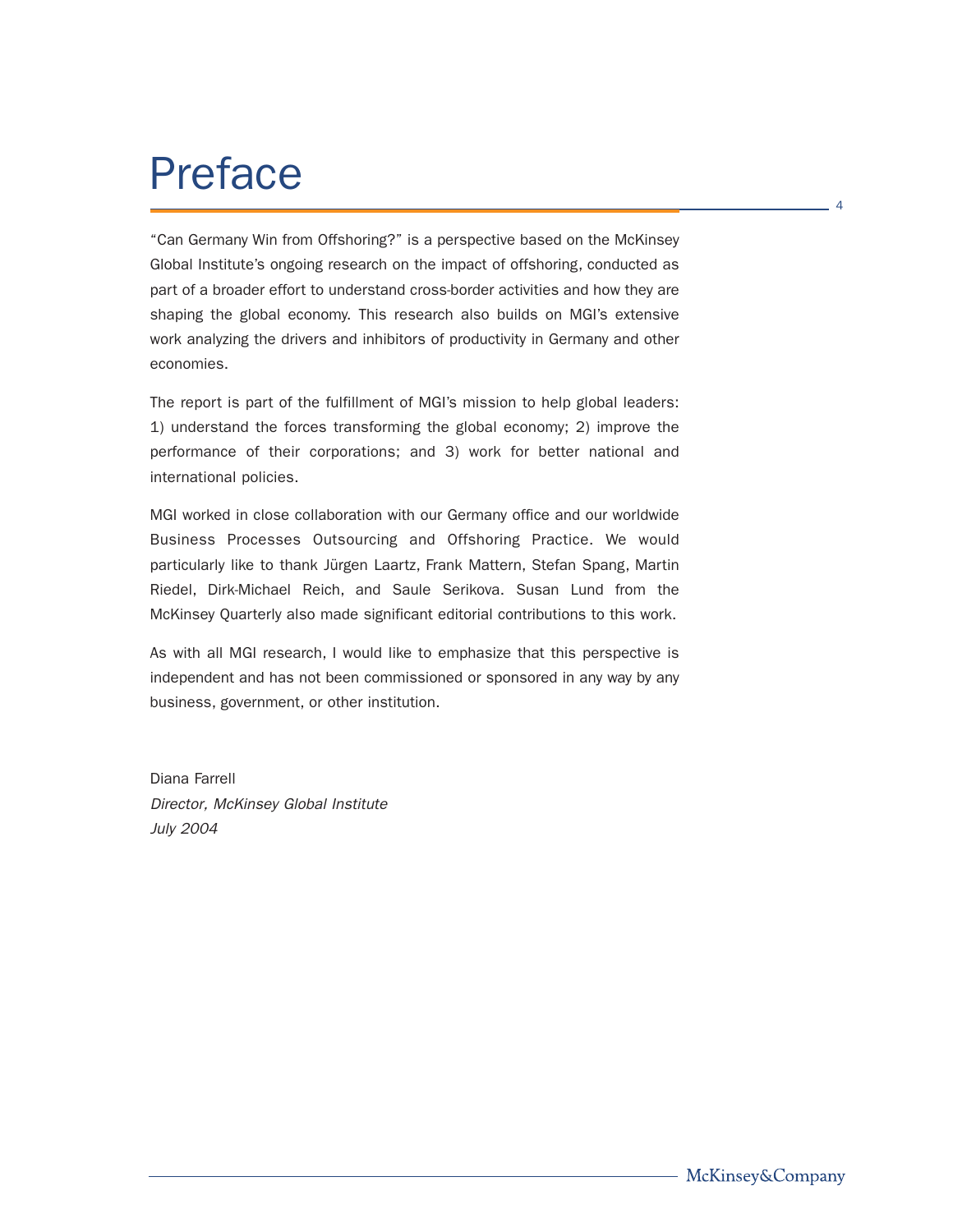# Can Germany Win From Offshoring?

European companies are joining the growing trend of outsourcing service jobs to low-wage countries. But Western Europe's rigid labor and product markets, coupled with persistent unemployment and anemic job growth, could deprive its economies of much of the upside.

A recent survey<sup>1</sup> shows that 40 percent of Western Europe's 500 largest companies have already begun moving service operations abroad. This trend, enabled by the digital revolution and the dramatic fall in international telecommunications costs, is creating waves of anxiety among white-collar workers once protected from global competition while fueling protectionist sentiment.

Although outsourcing can create wealth both for countries that send jobs offshore and for those that receive them<sup>2</sup>, this might not happen in Europe. New research from the McKinsey Global Institute (MGI) reveals that every euro of corporate spending that German companies offshore returns just €0.80 of value for its economy. In contrast, the United States economy gains more than \$1 of new wealth for every dollar of corporate spending that US companies outsource abroad. Far from being a zero-sum game, offshoring can be a story of mutual gain. But to capture this mutual gain, German policy makers must raise the reemployment rate of workers who lose their jobs, and this will require adopting more flexible labor policies.

Protectionism is not the answer. Outsourcing is a powerful way for companies to reduce costs, improve quality, and extend the scope of customer services. For European companies, it can also create a new source of flexibility to help them meet fluctuations in demand-a flexibility now hindered by the thicket of labor laws at home. And Europe's rapidly aging populations mean that offshore labor will be increasingly needed in coming years to make up for a dwindling workforce. Far from viewing offshoring as a threat, Germany's leaders should make it the catalyst for the structural reforms their economy has long needed.

 $1$  Straight Times, June 21, 2004.

<sup>2</sup> Vivek Agrawal and Diana Farrell, "Who wins in offshoring", The McKinsey Quarterly, 2003 Special edition: Global directions (www.mckinseyquarterly.com); Catherine Mann; Globalization of IT services and white-collar jobs: The next wave of productivity growth, Institute for International Economics Policy Brief, December 2003 (iie.com).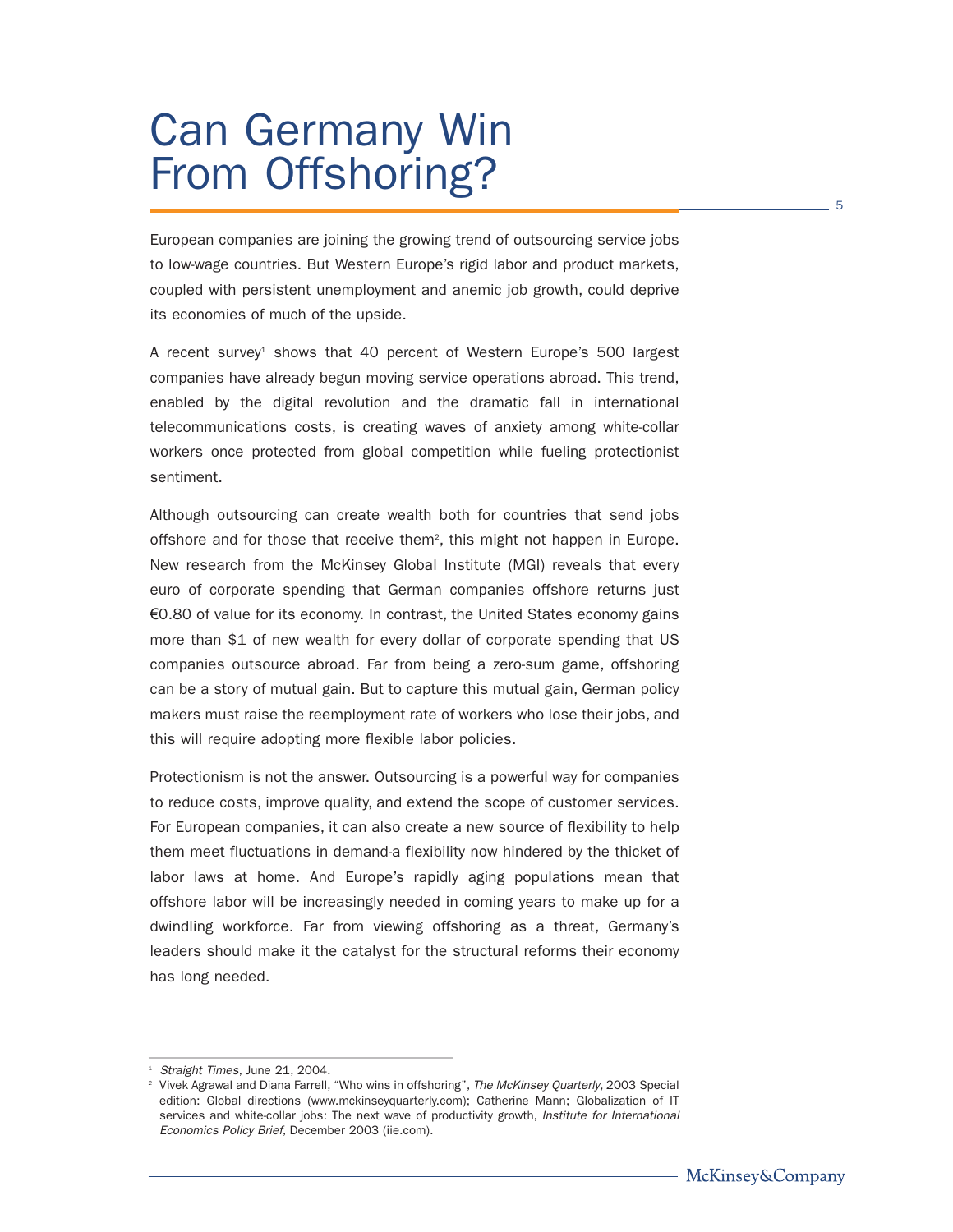### THE DIRECT ECONOMIC IMPACT

In August 2003, the McKinsey Global Institute published an analysis of the economic benefits, both direct and indirect, of offshoring back-office service and IT functions from the United States to India. $3$  Of the direct benefits, MGI found that every dollar of spending that US companies transfer to India creates as much as \$1.46 in new wealth. India receives 33 cents, through wages paid to local workers, profits earned by Indian outsourcing providers and their suppliers, and additional taxes collected by the government. The US economy captures the remaining \$1.13, through cost savings to businesses, increased exports to India, repatriated earnings from offshore providers in which US companies have invested, and from the additional economic output created when US workers are reemployed in other jobs.

But a similar analysis shows that Germany benefits less in every category, and as a result, captures just €0.80 for every euro of corporate spending on service functions moved offshore (Exhibit 1). To understand this discrepancy, consider how offshoring creates wealth for an economy.

#### Cost savings

In the United States, companies save 58 cents for every dollar of spending on back-office service functions and IT jobs they move to India. These savings can then be reinvested in new business opportunities with higher value added, passed on to consumers in the form of lower prices (which then sparks growth in demand), or distributed to shareholders.

German companies save only €0.52 for every euro of corporate spending on jobs they offshore to India because differences in language and culture raise the cost of coordinating offshoring projects. But German companies send the majority of their offshore work to Eastern Europe, where they save still less.<sup>4</sup> Wages and infrastructure costs in Eastern Europe are higher than in India, a disadvantage only partially offset by lower telecommunication expenses, lower margins for Eastern European outsourcing providers, and lower tax rates.<sup>5</sup>

<sup>&</sup>lt;sup>3</sup> Vivek Agrawal and Diana Farrell, "Offshoring: Is it a Win-Win Game?", McKinsey Global Institute Perspective, August 2004. Available online at www.mckinsey.com/mgi.

<sup>&</sup>lt;sup>4</sup> A recent survey of German business executives found that 59 percent of planned offshoring investments were headed for Eastern Europe. FTE, August 26, 2003.

<sup>&</sup>lt;sup>5</sup> Because Eastern European countries import more from Germany than India does, the overall value to the German economy is slightly higher.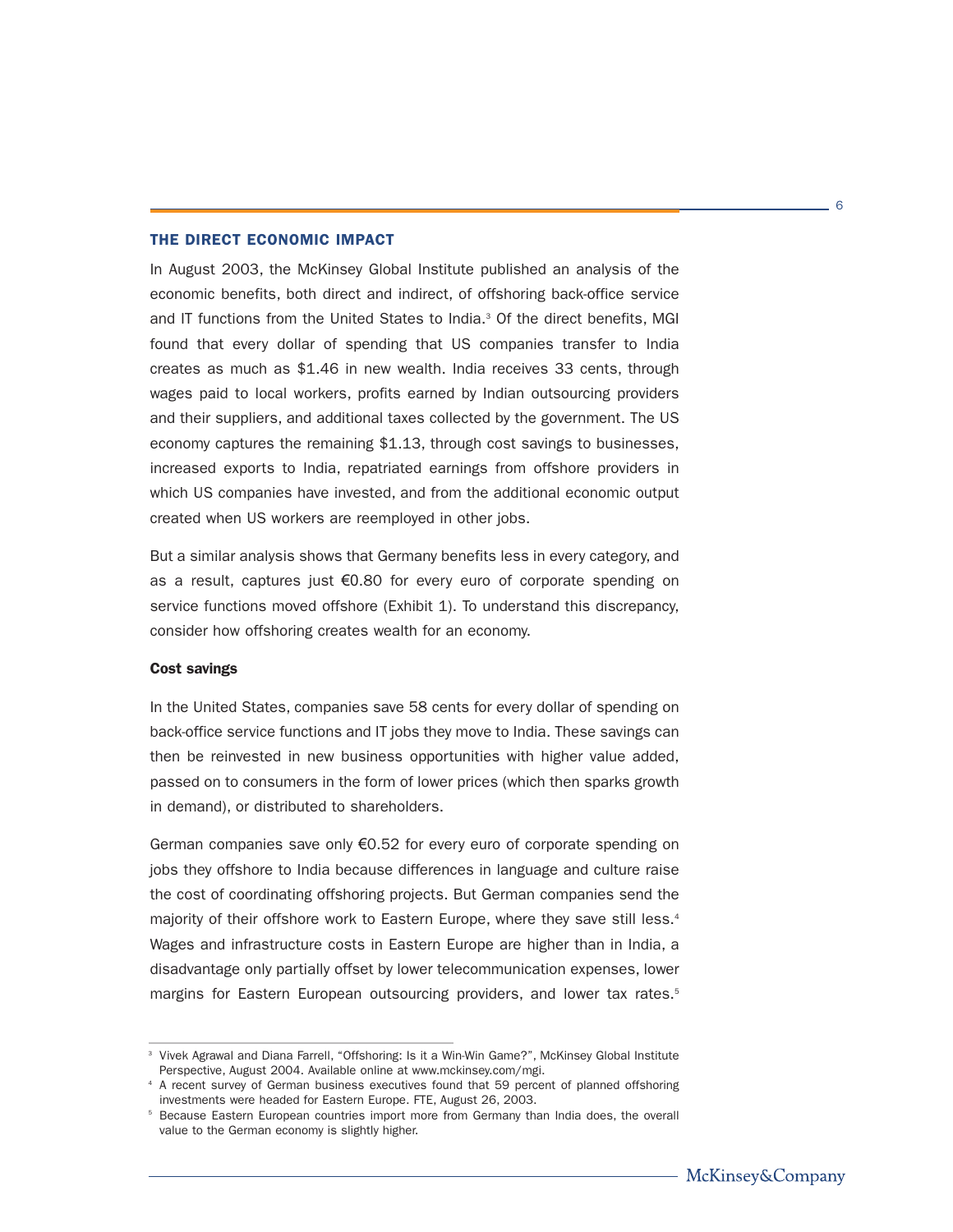### Exhibit 1

#### **LESS FOR GERMANY**

Benefits of US and German spending sent offshore, 2002

 $+€0.48$   $+€0.03$  N/A  $€0.51$  $+60.29$   $+0.80$ **Main suppliers** of equipment are US companies **Few German** providers own companies in  $India$ Value from German labor reemployed<sup>1</sup> German  ${\sf reemptyment}$ rate is low  $+ $0.58$ Direct benefits Potential benefit for US economy Potential benefit for German economy Savings for US investors, customers Savings for German investors, customers Imports of US goods, services by providers in India Imports of German goods, services by providers in India Transfer of profits by USowned providers in India back to United States Transfer of profits by German-owned providers in India back to Germany Net direct benefit retained in **United States** Net direct benefit retained in Germany  $+ $0.05$   $+ $0.04$  \$0.67  $+$ \$0.45-\$0.47 **\$1.12-\$1.14** Indirect benefits Direct benefits Indirect benefits Value from US labor reemployed<sup>1</sup> For every \$1.00 of corporate spending moved to India . . . . . . . . United States gains \$1.12-\$1.14 For every €1.00 of corporate spending moved to India, **Eastern E ... Germany loses €0.20**  $$1.00 --$ €1.00 - - - -

 $1$  For United States, estimate based on historical reemployment and wage levels; for Germany, estimate based on turnover in unemployment claims.

<sup>2</sup> Of German corporate spending moved offshore,  $\sim$  60% goes to eastern Europe,  $\sim$ 40% to India.

Source: Bureau of Labor Statistics (US Department of Labor); McKinsey analysis

Because Eastern European countries import more from Germany than India does, the overall value to the German economy is slightly higher. Averaging the savings across both India and Eastern Europe, German companies save €0.48 for every euro of spending they offshore.

#### Added flexibility

In a single respect, offshoring helps German companies more than their US counterparts: added flexibility in deploying labor. Strict German laws about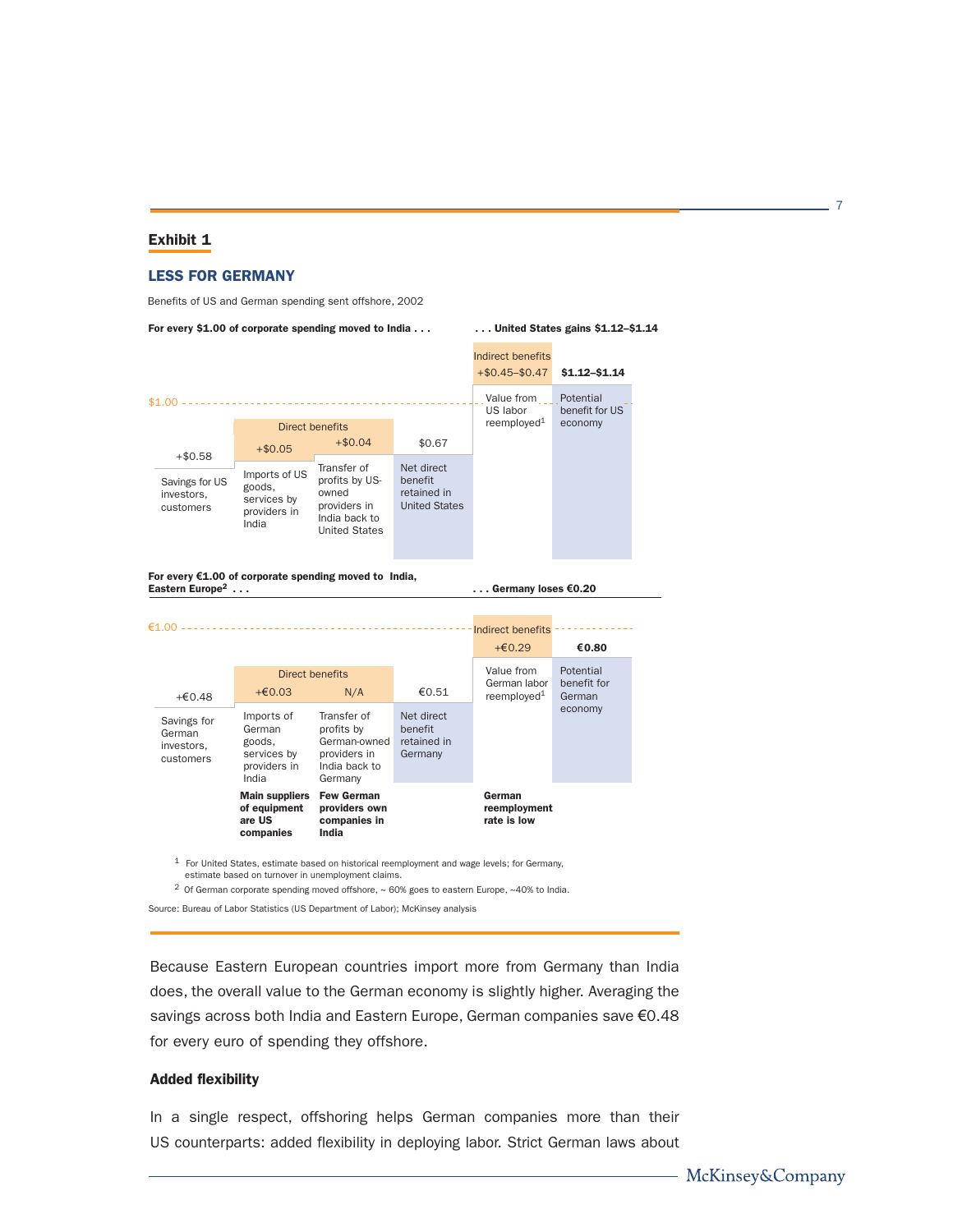laying off workers and creating new job categories mean that German companies have more trouble adjusting their use of labor than US ones do. As a result, the Germans are more likely to face poor utilization rates and imbalances in supply and demand. Taking advantage of foreign labor gives these companies more flexibility for experimenting with new ideas and responding to market changes. Although we can't quantify the magnitude of this benefit, interviews with German and other European CEOs suggest that it can be substantial for many companies.

#### New revenues

Offshoring boosts exports. Outsourcing providers—whether in India or in Poland, whether subsidiaries of multinational companies or independently owned firms—buy many goods and services abroad. A call center in Bangalore, for instance, might purchase Dell computers, HP printers, Microsoft software, and Siemens telephones. We estimate that for every dollar of US corporate spending that moves to India, US exports there increase by five cents. This partly explains why exports from the United States to India grew from \$3.7 billion in 2000 to \$5 billion in 2003.

For Europe, the boost in high-tech exports is somewhat smaller, mainly because American firms dominate the industry. For every euro of spending on work outsourced to India or Eastern Europe, MGI estimates that Germany gains €0.03 from new exports.

#### Repatriated earnings

Indian firms wholly or partly owned by US companies generate 30 percent of the revenues of the Indian IT-and business-process-outsourcing industries. An additional four cents of every dollar spent on offshoring services to India thus returns to the United States in the form of repatriated profits.German companies, however, hold only negligible positions in Eastern European and Indian outsourcing providers and thus miss out on this benefit.

### THE BENEFIT OF REDEPLOYING WORKERS

As the above analysis shows, Germany derives fewer direct benefits from offshoring than the United States does. Germany also gets less indirect economic value from redeploying workers whose jobs are outsourced, and this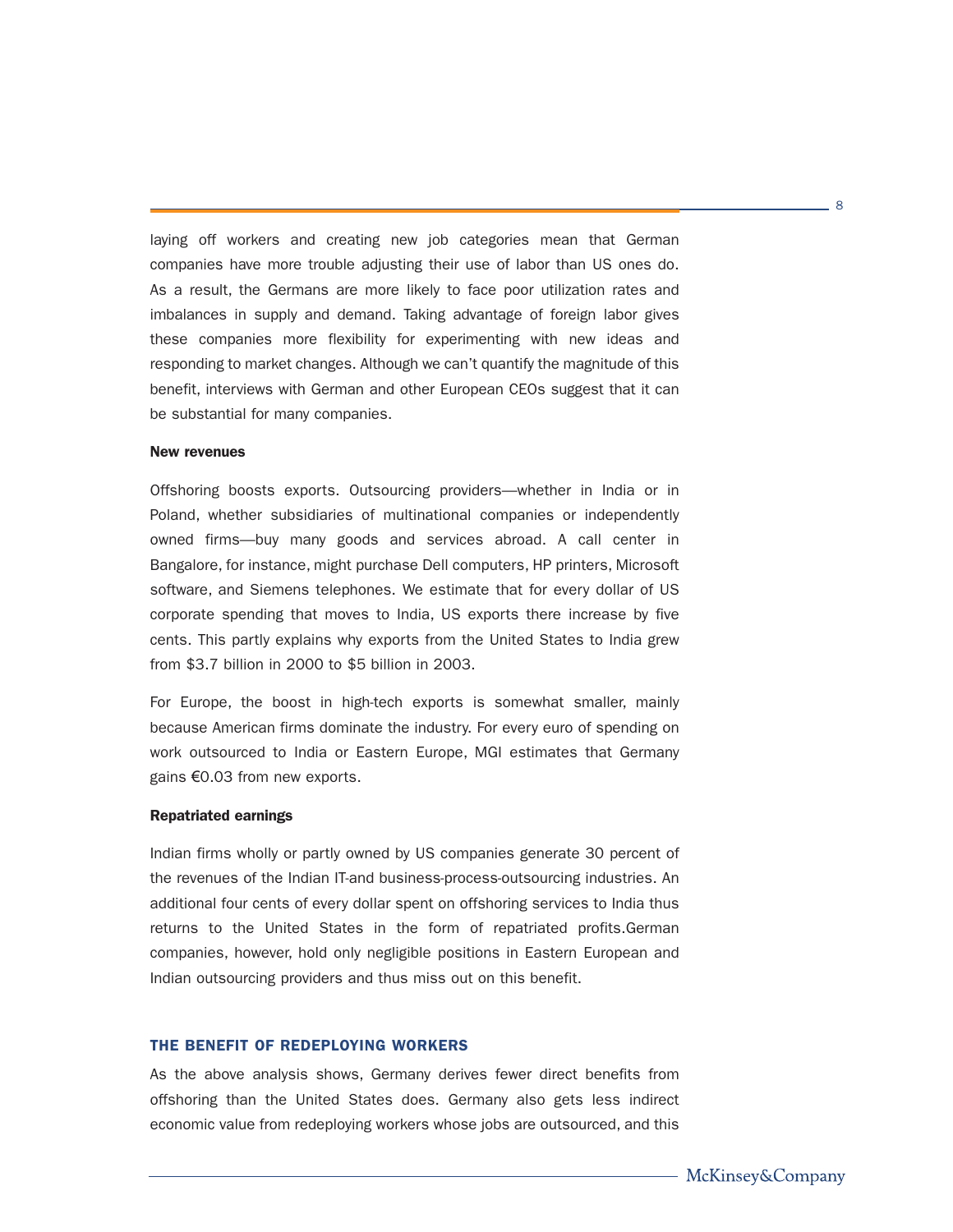discrepancy produces the crucial difference between the economic impact of offshoring in Germany and the United States.

In the United States, many people whose work is outsourced move on to other, higher value-added activities. From 1979 to 1999, 69 percent of US workers who lost their jobs due to trade in sectors other than manufacturing found new work within half a year.<sup>6</sup> On average, they received similar wages in their new jobs, though roughly half took pay cuts while the remainder found higher-paid work.

History shows that as economies grow, some job categories shrink or vanish and new ones appear: auto assemblers replaced carriage makers, and factory workers replaced farmers. The same thing is now happening as jobs in call centers, back-office operations, and some IT functions go offshore. Opportunities for redeploying labor and investing capital to generate opportunities in higher value-added occupations will continue to emerge, even if it isn't always possible to say exactly where. Twenty years ago, for instance, no one could have predicted that the global mobile-phone industry would now employ hundreds of thousands of people.

Even if the reemployment of workers remains at its current rate, the US economy gains an additional 45 to 47 cents of economic output over time for every dollar of corporate spending offshored. We believe this is a conservative estimate of the value created, since white-collar service workers are more likely to find new jobs, at higher wages, than are manufacturing workers.

But in Germany, 4.3 million people are unemployed, partly as a result of the integration of East Germany into the German Federal Republic, and job growth is very low. Workers who lose their jobs to offshoring may thus have a harder time finding new ones. Data on this point are scarce, but we estimate that the reemployment rate for IT and service workers could be as low as 40 percent. If so, Germany would lose up to €0.20 for every euro offshored. If Germany could increase its reemployment rate to match that of the United States, offshoring would create €1.05 of value for the German economy for every euro offshored. The drain of wealth would end.

Lori G. Kletzer, "Job loss from imports: Measuring the costs" Institute for International Economics, Washington DC, 2001.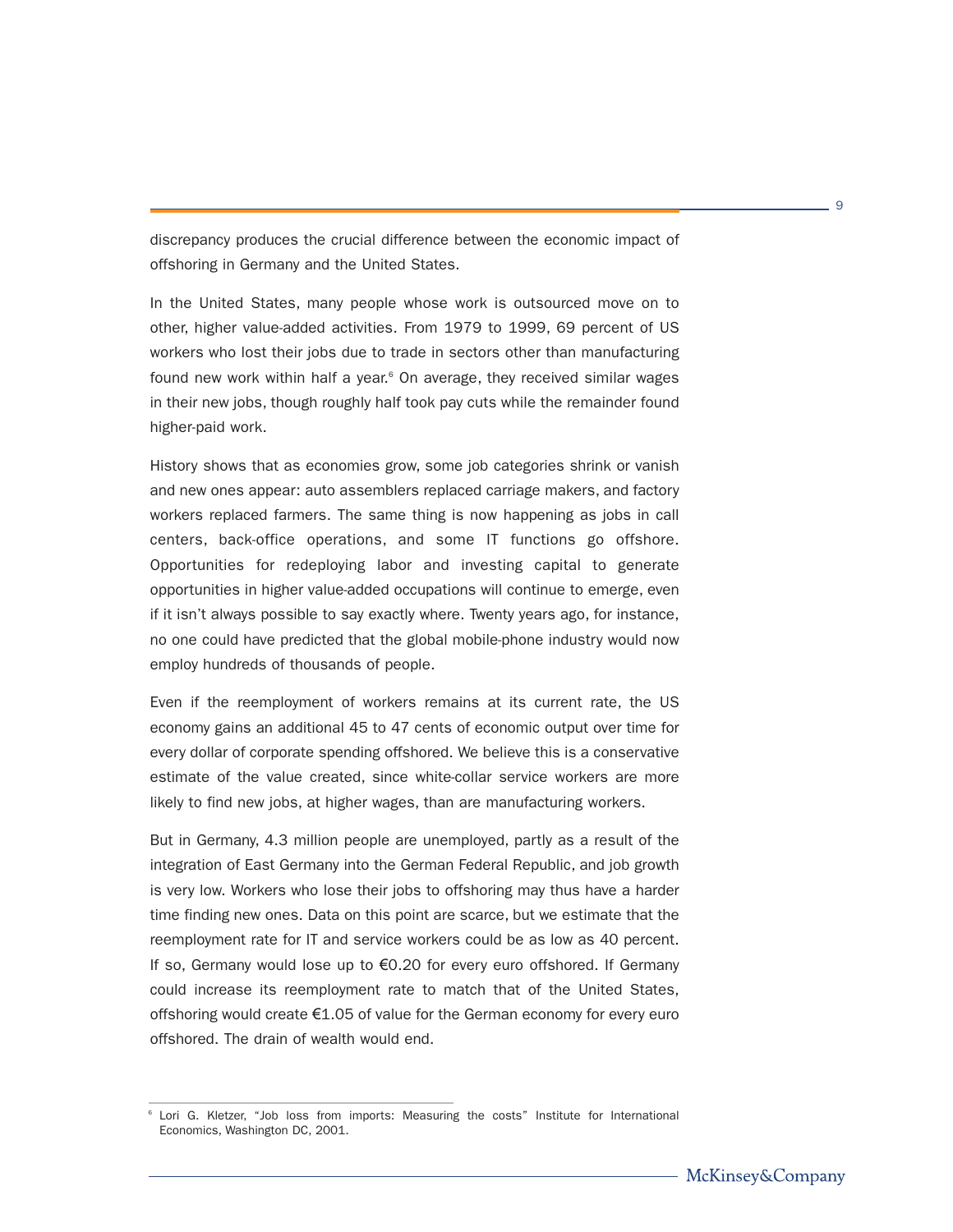#### Offshoring in perspective

Embracing protectionism to stop offshoring would be a mistake. Companies move business service functions offshore because they can become more profitable and competitive by doing so. This protects many existing jobs and allows companies to invest additional money in the next-generation technologies and business ideas that will create the jobs of the future. Protecting a few jobs from offshoring now could mean losing many more jobs later if companies lose their competitive edge.

Offshoring must be seen as part of an ongoing process of economic restructuring. Technological change, shifts in consumer demand, and economic recessions can and frequently do result in job loss, but flexible, dynamic economies can cope. Every month, more than one million people in the United States change their employment-a figure that dwarfs the several hundred thousand service jobs that by current estimates went offshore during the past several years. In fact, the US Bureau of Labor Statistics recently reported that the offshoring of service work accounted for only 1 percent of US job losses in the first quarter of 2004 (Exhibit 2), and the picture probably wouldn't change very much if longer periods were taken into account. Even if manufacturing jobs that move overseas are included, offshoring accounted for only 4 percent of all layoffs.

Europe, for its part, faces a workforce that is shrinking because of an aging population-a trend that will hit Germany particularly hard. MGI research on demographic trends around the world indicates that over the next 15 years, Germany's workforce will decline by two million, while the elderly population that must be supported by the remaining employed workers will grow by five million. To prepare for this demographic shift, the country will have no choice but to raise the productivity of those left in the workforce dramatically. Outsourcing business processes to workers abroad can help.

Of course, public policies can and should be adopted to ease the transition for German workers whose jobs move abroad. This includes job-retraining programs, incentives to increase labor mobility, and company-sponsored insurance programs, transferable from one employer to another, that offset wage losses.<sup>7</sup>

 $7$  Lori G. Kletzer and Robert E. Litan, "A prescription to relieve worker anxiety", Policy Brief 01-2, Institute for International Economics, Washington DC, February 2001 (www.iie.com).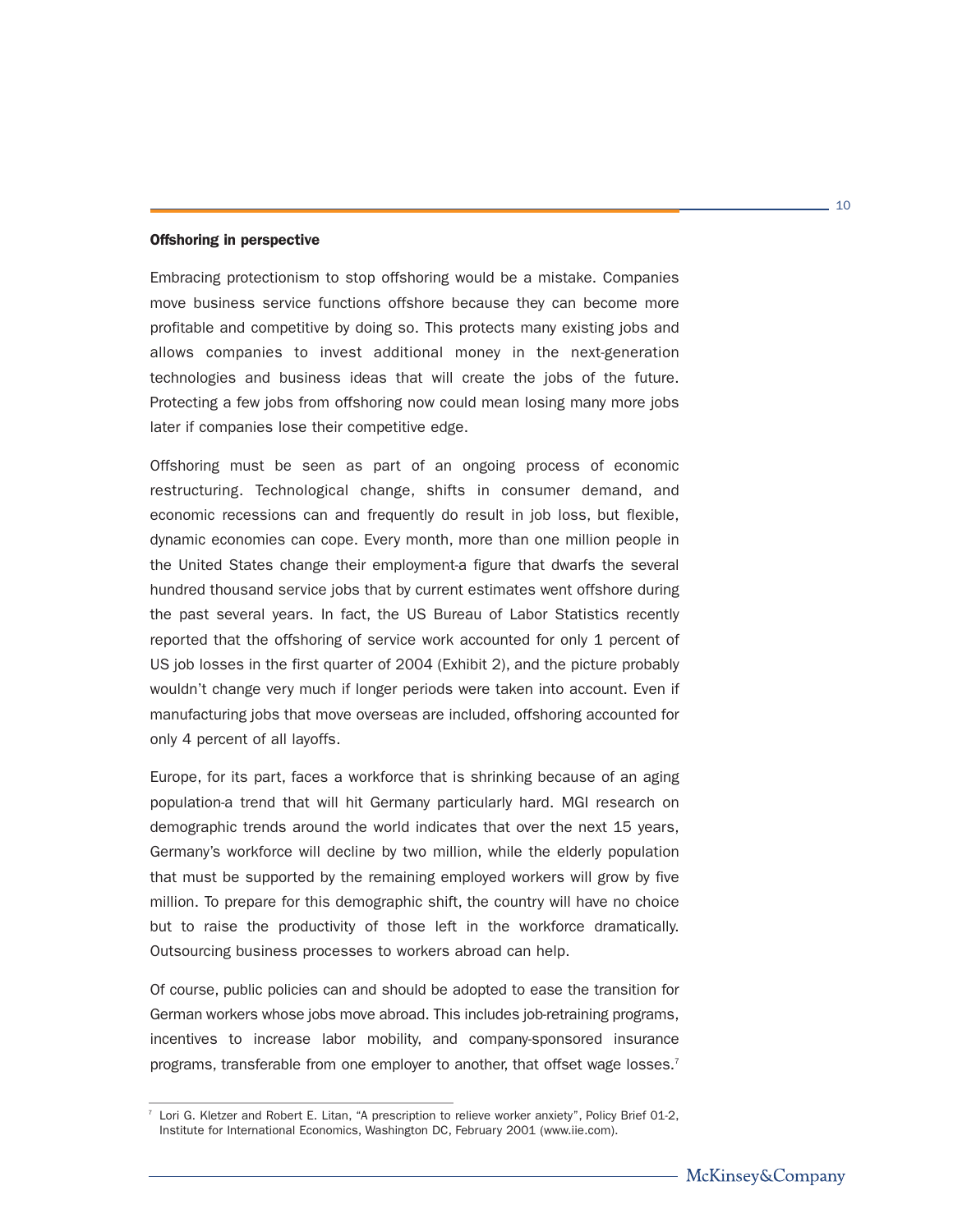### Exhibit 2

#### **PUTTING IT IN PERSPECTIVE**

% of layoffs in United States,<sup>1</sup> Q1 2004, %  $100\% = 183,000$  layoffs



Such re-employment aids will not only make the economy more flexible and resilient, but will reassure frightened workers and reduce political strains.

### The route to reform

To remain competitive in the global economy and to turn offshoring to its advantage, German policy makers must create new momentum in the economy. Since 1993, economic growth has averaged just 1.4 percent a year, little more than half the average for the rest of the European Union and far below the US growth rate of 3.3 percent. Employment in Germany has increased by only 0.2 percent a year, compared with 1.2 percent in the rest of the EU.

To spur growth, Germany's policy makers must make labor markets more flexible and rethink regulations that stifle competition and innovation. Although Agenda 2010 is a good start, it doesn't address all of the country's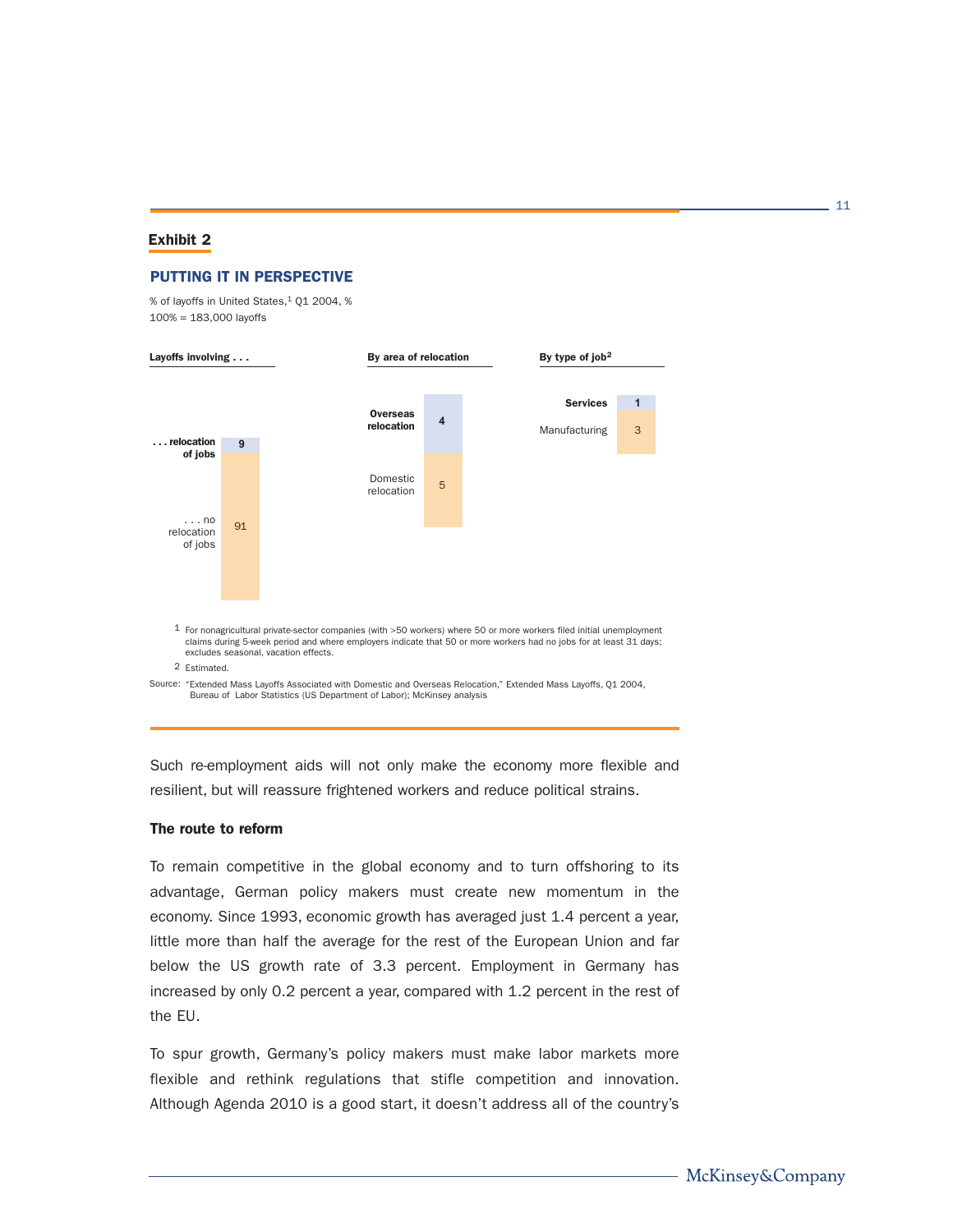problems. First, hiring and firing workers remains difficult because of the need to get approval from worker representatives. Moreover, companies must often wait six months or longer to hire new workers, and using temporary ones involves filing extensive paperwork. For a certain multinational German company, a recent round of layoffs took two weeks to accomplish in the United States, four weeks in the United Kingdom, and three months in Germany.<sup>8</sup> Faced with these difficulties, companies rightly remain cautious about adding new workers in Germany.

Second, high wages have contributed to the lackluster growth in jobs. Although Germany doesn't have a minimum wage, the combined effect of wage floors set through collective bargaining and social benefits for the long-term jobless create an effective minimum employment cost. This reduces total employment by making many lower-paid jobs economically unfeasible. US retailing, for instance, employs roughly 30 percent more people per capita than German retailing does, and they work more hours on average. The creation of "minijobs" that pay  $\epsilon$ 400 to  $\epsilon$ 800 a month for part-time work was meant to fill this gap, but a researcher found that they have mainly cannibalized full-time jobs rather than created new ones.<sup>9</sup>

German businesses are now taking the lead in driving labor market reforms. Siemens's recent deal with IG Metall, Germany's largest union, put a dent in the once-sacrosanct 35-hour work week and the 13th month of pay, at least for two plants that manufacture cordless and mobile telephones. Other businesses have no doubt taken note. The country's new president, Horst Kohler, says that the Agenda 2010 reforms don't go far enough and that the welfare state has "overstretched itself".<sup>10</sup>

To get the full value of offshoring, however, Germany needs to create jobs in high-value-added occupations, not just those at the lower end of the wage scale. To do so, it must address the inappropriate product market regulations that stifle competition and innovation. Without pressure from competitors, managers have little incentive to innovate and boost productivity on an ongoing basis. Although some people might think that higher productivity

<sup>&</sup>lt;sup>8</sup> The Economist, "How to pep up Germany's economy", May 8, 2004.

<sup>&</sup>lt;sup>9</sup> Viktor Steiner and Katharina Wrohlich, Work Incentives and Labor Supply Effects of the "Minijobs Reform" in Germany, The German Institute for Economic Research, (DIW Berlin), February 27, 2004.

<sup>&</sup>lt;sup>10</sup> "Lose no time in reforming, says new German President," Financial Times, July 2, 2004.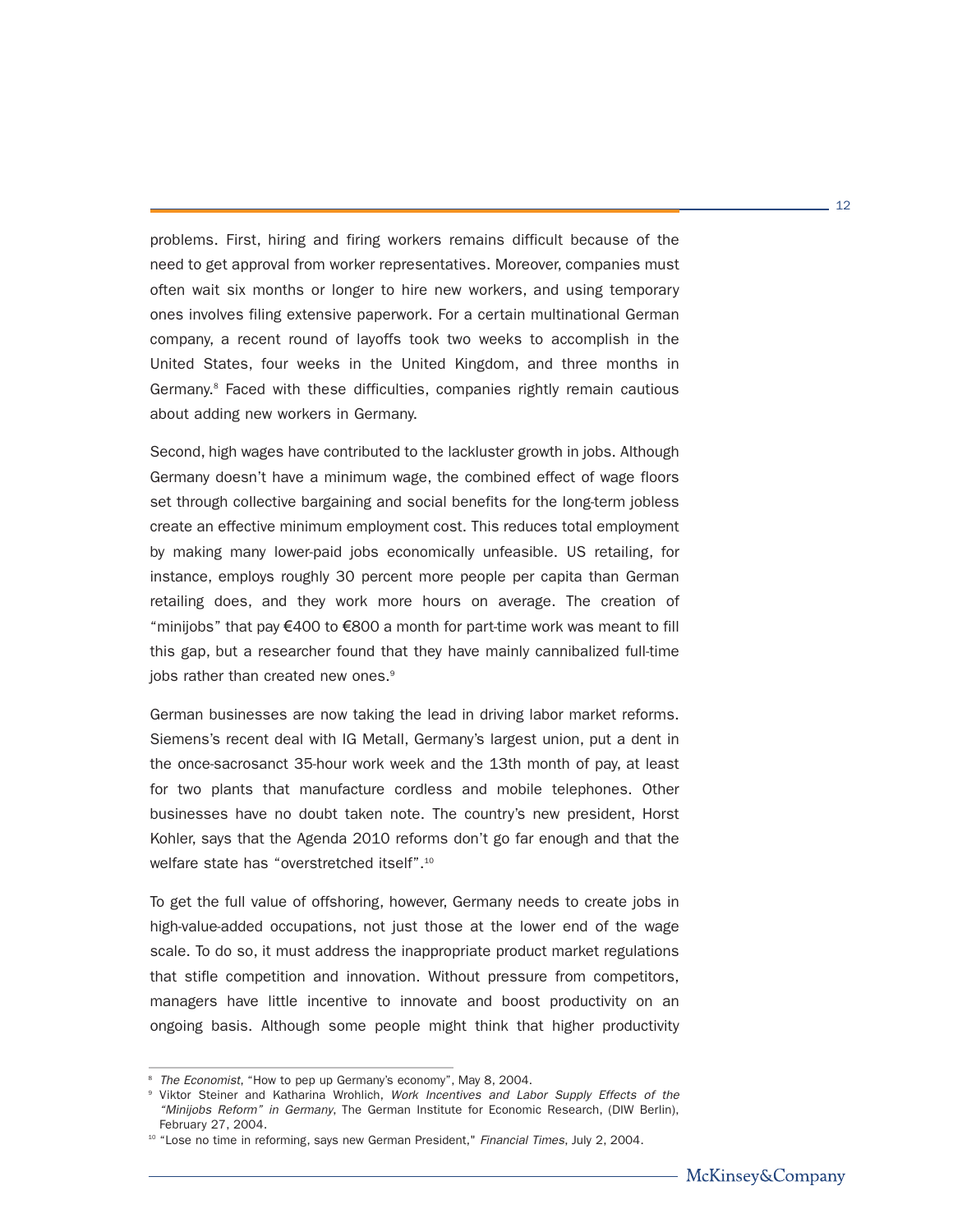means fewer jobs, the empirical evidence shows that it is the source of economic growth in mature, advanced economies such as Germany and the United States.<sup>11</sup> Higher productivity lets the companies that achieve it offer consumers lower prices and better value, thus stimulating demand and allowing more productive competitors to take market share from less productive ones.

In Germany, a variety of market restrictions-price regulations, zoning laws, subsidies-distort and dampen competition and innovation. So does weak corporate governance. Restrictions on the operating hours of stores, for instance, prevent retailers from realizing the better service and higher employment that would come from remaining open longer. In automotive, retail trade, road freight, and utilities, regulatory barriers directly or indirectly limit market access, and competition and innovation are therefore much less common than they are in comparable countries that don't have such barriers. In retail banking, small state-owned and cooperative banks with subscale operations and little shareholder pressure prevent consolidation and dampen competition.

Germany's labor laws and product market regulations were designed to achieve important social objectives, such as protecting workers' incomes and preserving employment. But over the past two decades, one lesson has become clear: mixing social and economic policy reduces employment and slows growth. By decoupling these policies, Germany could boost economic growth and employ more people and thus be better able to finance its social agenda.

Sweden holds a cautionary tale for German policy makers who waver in their commitment to reform. In 1990, that country boasted the 7th-highest standard of living in Europe; in 2002, it ranked 14th.<sup>12</sup> An inflexible labor market reinforced by restrictive regulations constrained growth in the service sector at a time when manufacturing jobs were going abroad.<sup>13</sup> Job growth may

 $-13$ 

 $11$  In developing countries, economic growth is sometimes fueled by increasing the amount of capital used. But once optimal levels of capital intensity are achieved, as they have been in advanced economies, this avenue for growth is closed.

<sup>&</sup>lt;sup>12</sup> Based on the purchasing-power-parity measure of GDP per capita published by the Organisation for Economic Cooperation and Development.

<sup>&</sup>lt;sup>13</sup> Improving European competitiveness, MGI Perspective, July 2003, available online at www.mckinsey.com/mgi.